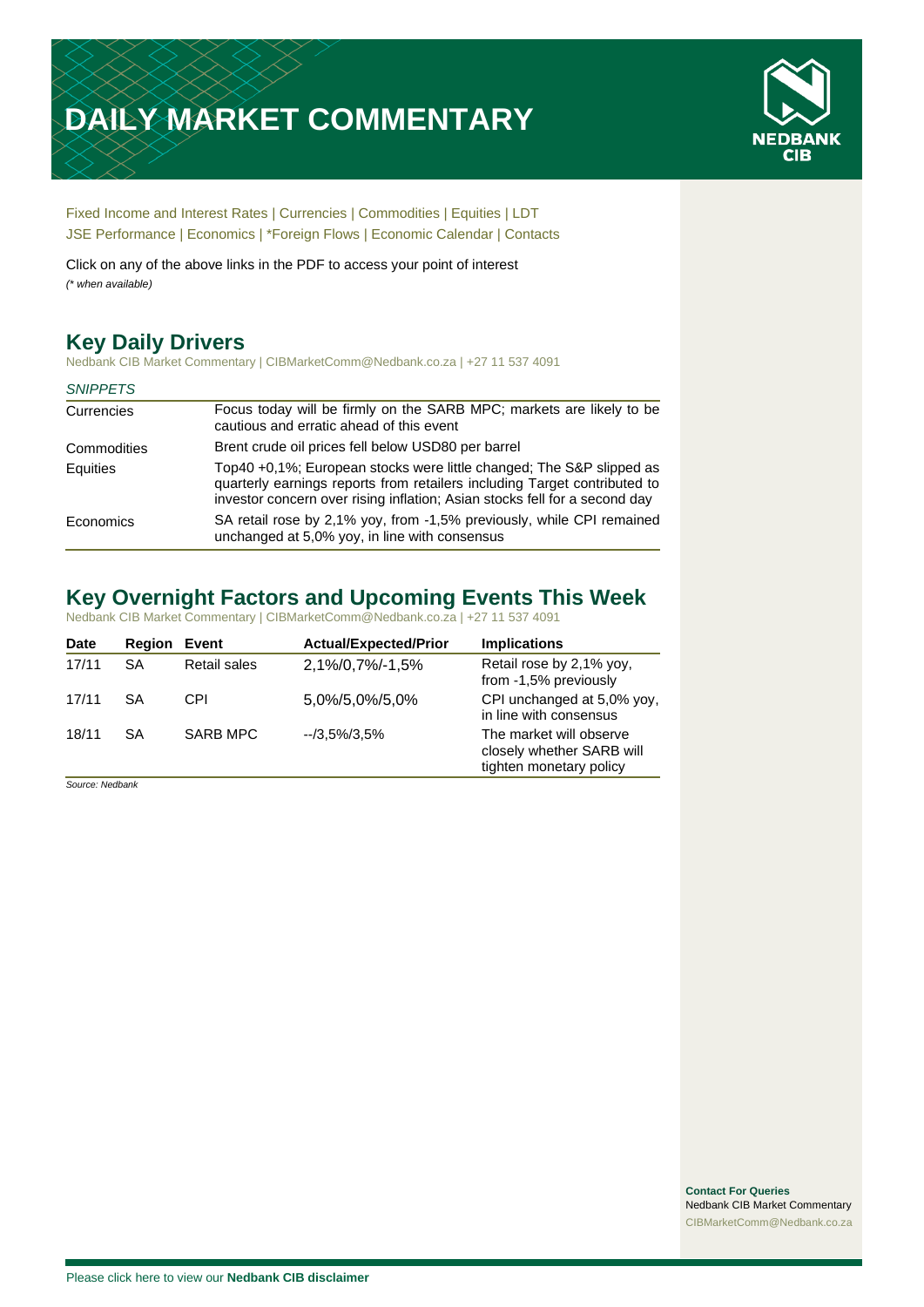## <span id="page-1-0"></span>**Fixed Income and Interest Rates**

Bond flow sales |+2711 535 4021 | Corporate Money Markets | +2711 535 4007 | Business Bank Money Markets | +2711 535 4006

| <b>Bonds</b>                  | Last price     | Δ<br>1d | Δ<br><b>MTD</b> | Δ<br><b>YTD</b> | Δ<br>12Month | <b>MTD</b> trend |
|-------------------------------|----------------|---------|-----------------|-----------------|--------------|------------------|
|                               | $\frac{9}{20}$ | bps     | bps             | bps             | bps          |                  |
| R2023-1,3 yrs                 | 5,18           | $-4,05$ | $-38,65$        | 65,85           | 103,75       | ψ                |
| R186-5,1 yrs                  | 7,91           | $-6,15$ | $-26,85$        | 123,95          | 98,25        | ψ                |
| R2030-8,2 yrs                 | 9,43           | $-2,15$ | $-18,95$        | 69,65           | 62,85        | ψ                |
| R2048-26,3 yrs                | 10,66          | 3,10    | $-17,40$        | $-14,70$        | $-47,90$     | ψ                |
| US 10 yr                      | 1,58           | $-0,85$ | 2,64            | 66,55           | 71,03        | φ                |
| <b>UK 10 yr</b>               | 0,96           | $-2,80$ | $-7,10$         | 76,60           | 63,90        | ψ                |
| German 10 yr                  | $-0,25$        | $-0,40$ | $-14,00$        | 32,30           | 31,70        | ψ                |
| Japan 10 yr                   | 0,07           | $-0,80$ | $-2,80$         | 5,00            | 5,30         | ψ                |
|                               |                | Δ       | Δ               | Δ               | Δ            | <b>MTD</b> trend |
| <b>Money Market</b>           | Last price     | 1d      | <b>MTD</b>      | <b>YTD</b>      | 12Month      |                  |
|                               |                |         |                 |                 |              |                  |
|                               | $\frac{9}{20}$ | bps     | bps             | bps             | bps          |                  |
| SA repo rate                  | 3,50           | 0,00    | 0,00            | 0,00            | 0,00         | ۰                |
| SA prime rate                 | 7,00           | 0,00    | 0,00            | 0,00            | 0,00         | ♦                |
| SA CPI (MTD = previous month) | 5,00           |         | 0,00            | 190,00          | 170,00       | ۰                |
| SA 3m JIBAR                   | 3,68           | 0,00    | 0,00            | 4,10            | 35,00        | ۰                |
| SA 3m NCD                     | 3,68           | 0,00    | 0,00            | 5,00            | 33,75        | ۰                |
| SA 6m NCD                     | 4,43           | 0,00    | 2,50            | 55,00           | 101,25       | ۸                |
| SA 12m NCD                    | 5.20           | $-5,00$ | $-5,00$         | 112,50          | 161,25       | ψ                |
| US 3m LIBOR                   | 0,16           | 0,21    | 2,78            | $-7,84$         | $-6,04$      | φ                |
| UK 3m LIBOR                   | 0,11           | 0,69    | $-11,96$        | 8,31            | 6,09         | ψ                |
| Japan 3m LIBOR                | $-0.09$        | $-0,25$ | $-0.85$         | $-0,90$         | 1,12         | ψ                |

|                                  |                | Δ<br>1d | Δ<br><b>MTD</b> | Δ<br><b>YTD</b> | Δ<br>12Month | <b>MTD</b> trend |
|----------------------------------|----------------|---------|-----------------|-----------------|--------------|------------------|
| <b>FRAs and Swaps</b>            | Last price     |         |                 |                 |              |                  |
|                                  | %              | bps     | bps             | bps             | bps          |                  |
| 3X6 FRA                          | 4,19           | 0,00    | $-15,00$        | 88,00           | 92,50        | ψ                |
| 6X9 FRA                          | 4,63           | 0,00    | 4,00            | 3,00            | 4,00         | ♠                |
| 9X12 FRA                         | 5,24           | 0,00    | $-29,50$        | 191,00          | 186,50       | ψ                |
| 18X21 FRA                        | 6,38           | 0,00    | $-40,50$        | 259,00          | 253,50       | ψ                |
| SA 2yr Swap                      | 5,27           | 0,30    | $-27,70$        | 172,20          | 174,05       | ψ                |
| SA 3yr Swap                      | 5,80           | $-3,00$ | $-31,50$        | 188,50          | 187,25       | ψ                |
| SA 5yr Swap                      | 6.42           | $-5,50$ | $-43,25$        | 166,50          | 156,50       | ψ                |
| SA 10yr Swap                     | 7,52           | $-4,00$ | $-37,00$        | 92,50           | 76,00        | ψ                |
| SA 15yr Swap                     | 7,95           | $-9,00$ | $-41,00$        | 50,00           | 29,00        | J                |
|                                  |                | Δ       | Δ               | Δ               | Δ            | <b>MTD</b> trend |
| <b>Spreads</b>                   | Last price     | 1d      | <b>MTD</b>      | <b>YTD</b>      | 12Month      |                  |
|                                  | $\frac{9}{20}$ | bps     | bps             | bps             | bps          |                  |
| 2v10v                            | $-2,25$        | 4,30    | 9,30            | 79,70           | 98,05        | ۸                |
| 3v10y                            | $-1,73$        | 1,00    | 5,50            | 96,00           | 111,25       | ♠                |
| R2030-R2023                      | 4,25           | 1,90    | 19,70           | 3,80            | $-40,90$     | ۸                |
| R2048-R2030                      | 1,22           | 5,25    | 1,55            | $-84,35$        | $-110,75$    | ♠                |
| 5y-R2030                         | $-3,02$        | $-3,35$ | $-24,30$        | 96,85           | 93,65        | ψ                |
| 10y-R2030                        | $-1,91$        | $-1,85$ | $-18,05$        | 22,85           | 13,15        | ψ                |
| 15y-R2030                        | $-1,48$        | $-6,85$ | $-22,05$        | $-19,65$        | $-33,85$     | ψ                |
| SA 5yr CDS spread - basis points | 198,50         |         | $-14,00$        | $-9,50$         | $-27,50$     | ψ                |
|                                  |                |         |                 |                 |              |                  |

#### **US 10 Year Yield SA 10 Year Yield**



*Source: Bloomberg, Nedbank Source: Bloomberg, Nedbank*

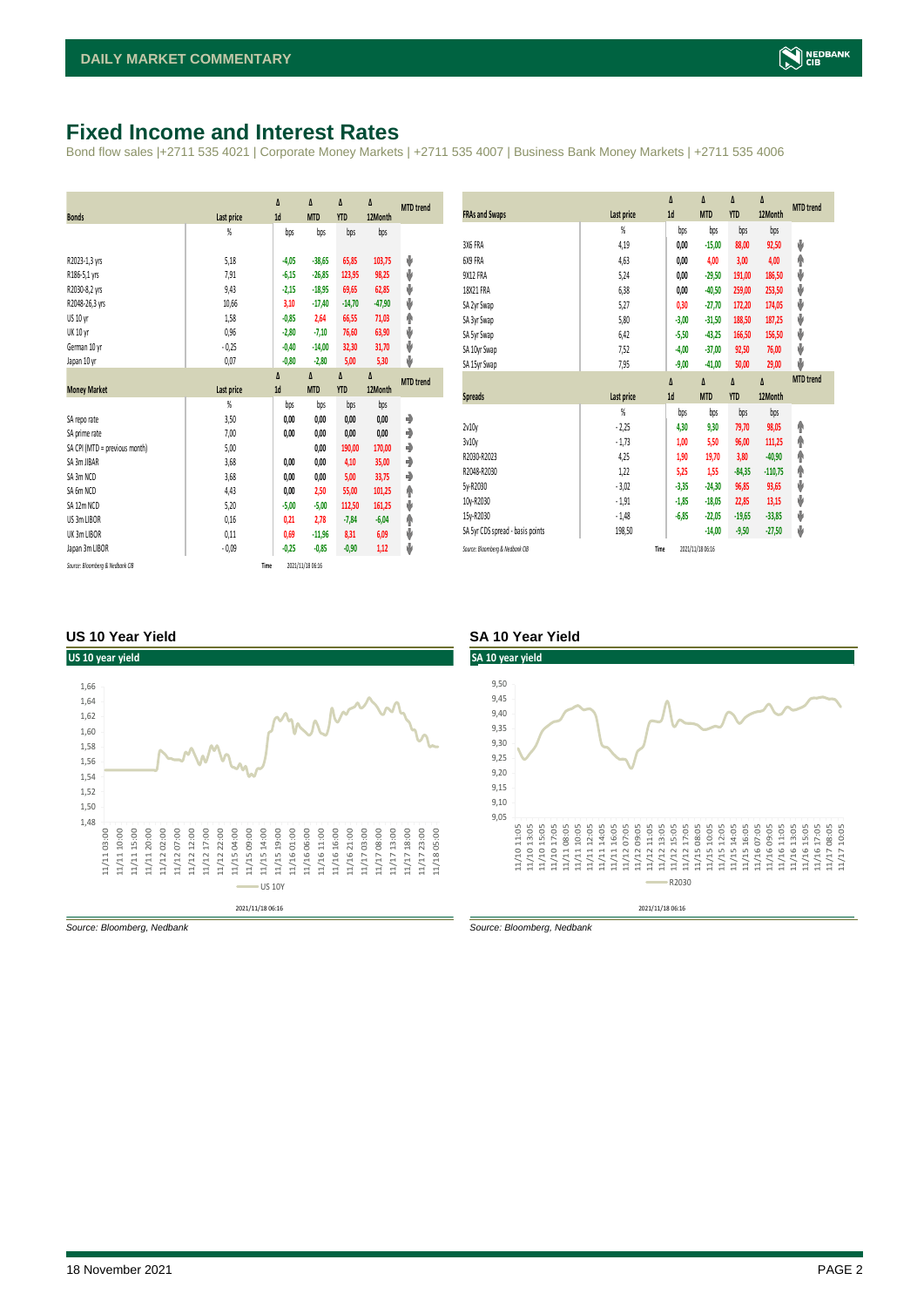

### <span id="page-2-0"></span>**Currencies**

Business Banking FX | +27 11 535 4003 | Corporate FX | +2711 535 4002 | Institutional FX | +011 535 4002

- Yesterday, the local trading session opened with the rand trading in the low 15,50s. Initially, it occupied a limited trading range around the 15,50 level. Local CPI data provided the catalyst for renewed USD buying, which saw the local unit trade to an intra-day high of 15,5700; thereafter, it recovered to end the session sub-15,5000. This morning, the rand is currently trading at 15,4650, the EURZAR is trading at 17,7085 and the GBPZAR is at 20,8595.
- On the international front, the major currency pairs remained within limited trading ranges. The EURUSD traded between 1,1264 and 1,1331; this morning, it is currently at 1,1320. The GBPUSD is currently trading at 1,3485, which is around 60 points firmer than the open yesterday, but unchanged from the close last night. Gold has continued to hold steady over the course of the most recent sessions, currently at 1 865,50.
- Data releases scheduled for today: there are no local releases, but we have the much anticipated SARB MPC meeting announcement; there are no releases from Europe either; but from the US, we have jobless claims, continuing claims, Philadelphia Fed business outlook, leading index and Kansas Fed manufacturing.
- The local focus today is firmly on the outcome of the MPC. Markets are trading erratically, as there is no clear consensus view. The alternatives are between an unchanged rate and a 25 bps hike; ahead of this event, price action and liquidity are likely to be tested.

| <b>Majors</b>                   | Last price | X <sub>A</sub><br>$-1d$ | X <sub>A</sub><br><b>MTD</b> | $% \Delta$<br><b>YTD</b> | $% \Delta$<br>12Month | <b>MTD</b> trend | <b>USD trend</b>    |
|---------------------------------|------------|-------------------------|------------------------------|--------------------------|-----------------------|------------------|---------------------|
| GBPUSD                          | 1.35       | 0.04                    | $-1.38$                      | $-1,29$                  | 1.66                  | ÷                | USD strength        |
| <b>EURUSD</b>                   | 1,13       | 0,08                    | $-1,99$                      | $-7,27$                  | $-4,43$               | ψ                | USD strength        |
| <b>LISDIPY</b>                  | 114,04     | $-0.04$                 | 0.08                         | $-9,46$                  | 8.96                  | ٠                | USD strength        |
| <b>USDAUD</b>                   | 1,38       | $-0,06$                 | 3,40                         | 5,80                     | 0,48                  | Φ                | USD strength        |
|                                 |            | X <sub>A</sub>          | X <sub>A</sub>               | $% \Delta$               | $% \Lambda$           |                  |                     |
| <b>Rand crosses</b>             | Last price | $-1d$                   | <b>MTD</b>                   | <b>YTD</b>               | 12Month               | <b>MTD</b> trend | <b>ZAR trend</b>    |
| <b>USDZAR</b>                   | 15,47      | $-0,25$                 | 1.46                         | 4,99                     | 0,07                  | ٠                | <b>7AR</b> weakness |
| GBPZAR                          |            |                         |                              |                          |                       | ۸                | <b>7AR</b> weakness |
| <b>FUR7AR</b>                   | 20,87      | $-0,23$                 | 0,01                         | 3,74                     | 1,74                  | v                |                     |
|                                 | 17,52      | $-0.20$                 | $-0.46$                      | $-2,46$                  | $-4,58$               |                  | ZAR strength        |
| AUD7AR                          | 11,25      | $-0,00$                 | $-1,88$                      | $-0,51$                  | $-0,42$               | v                | ZAR strength        |
| ZARJPY                          | 7,37       | 0,30                    | $-1,32$                      | 4.69                     | 8,90                  | ۵                | <b>7AR</b> weakness |
|                                 |            | X <sub>A</sub>          | X <sub>A</sub>               | $%$ $\Lambda$            | $% \Lambda$           | <b>MTD</b> trend | <b>ZAR trend</b>    |
| <b>African FX</b>               | Last price | $-1d$                   | <b>MTD</b>                   | <b>YTD</b>               | 12Month               |                  |                     |
| ZARMWK (Malawian kwacha)        | 52.65      | 0.03                    | $-1.17$                      | 0.27                     | 6.58                  | U                | ZAR weakness        |
| ZARBWP (Botswana pula)          | 0.74       | 0.11                    | $-0,26$                      | 1,11                     | 3,18                  | ÷                | <b>7AR</b> weakness |
| ZARKES (Kenyan shilling)        | 7,24       | 0,51                    | $-0.77$                      | $-2,71$                  | 1,97                  | v                | <b>7AR</b> weakness |
| ZARMUR (Mauritian rupee)        | 2.80       | $-1.41$                 | $-0,89$                      | 3.36                     | 6.67                  | v                | <b>7AR</b> weakness |
| ZARNGN (Nigerian naira)         | 26,73      | 0.31                    | $-1,35$                      | $-1,30$                  | 6,41                  | v                | <b>7AR</b> weakness |
| ZARGHS (Ghanian cedi)           | 0.40       | 0.10                    | $-1,01$                      | $-0,78$                  | 4.77                  | v                | ZAR weakness        |
| ZARZMW (Zambian kwacha)         | 1.14       | 0.27                    | 0.63                         | $-26,71$                 | $-19,15$              | ٠                | ZAR strength        |
| ZARMZN (Mozambican metical)     | 4,13       | $-0,17$                 | $-1,77$                      | $-23,53$                 | $-15,69$              | ٤                | ZAR weakness        |
|                                 |            | X <sub>A</sub>          | X <sub>A</sub>               | $\%$ $\Lambda$           | $% \Delta$            | <b>MTD</b> trend |                     |
| <b>Emerging Market FX</b>       | Last price | $-1d$                   | <b>MTD</b>                   | <b>YTD</b>               | 12Month               |                  | <b>USD trend</b>    |
| <b>USDBRL (Brazilian Real)</b>  | 5.52       | 0,48                    | $-2.03$                      | 5,90                     | 3.61                  | v                | USD weakness        |
| USDTRY (Turkish Lira)           | 10,85      | 2.05                    | 11,47                        | 31,44                    | 28,99                 | ٠                | USD strength        |
| <b>USDMXN (Mexican Peso)</b>    | 20,68      | 0.12                    | 0.54                         | 3,68                     | 1.71                  | ٠                | USD strength        |
| <b>USDINR</b> (Indian Rupee)    | 74,27      | $-0,14$                 | $-0,82$                      | 1,62                     | $-0,25$               | v                | USD weakness        |
| <b>USDRUB (Russian Ruble)</b>   | 72.56      | $-0.79$                 | 2.23                         | $-2,56$                  | $-5,06$               | Φ                | USD strength        |
| Source: Bloomberg & Nedbank CIB |            | Time                    | 2021/11/18 06:16             |                          |                       |                  |                     |

• Possible trading range for the rand today: 15,3500 to 15,8500

*\*Please note that the sign on the % change reflects the change on the headline number. The narrative indicates the trend direction over the month. For trade in any of these currencies, contact our FX dealing desks*





<sup>18</sup> November 2021 PAGE 3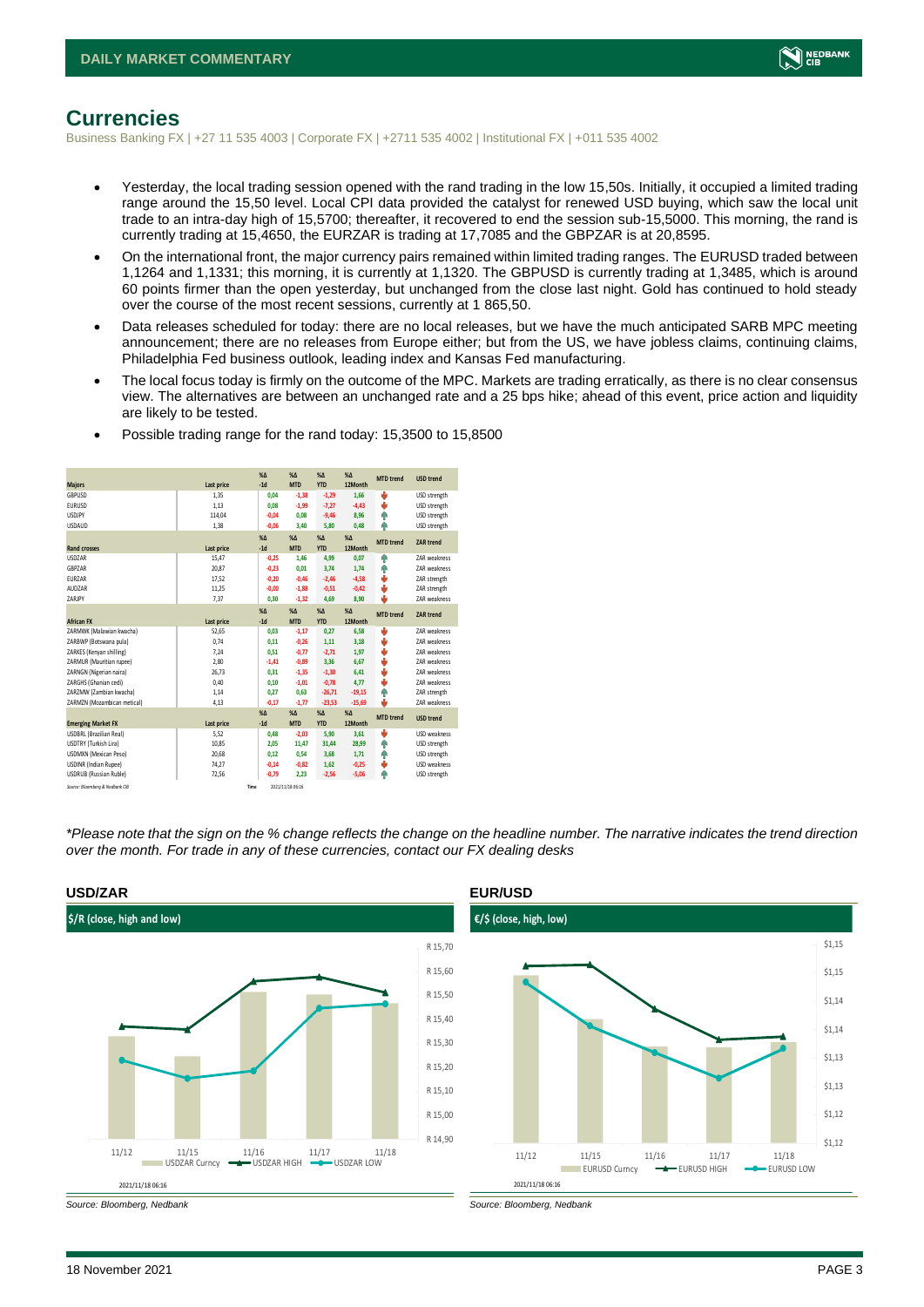# <span id="page-3-0"></span>**Commodities**

Nedbank CIB Market Commentary | CIBMarketComm@Nedbank.co.za | +27 11 537 4091| +27 11 535 4038

- Brent crude oil prices fell below USD80 per barrel on reports from OPEC and the International Energy Agency on oversupply and increased COVID-19 cases in Europe.
- Gold is little changed. Source: Bloomberg

| <b>Commodities</b>              | Last price | $%$ $\Delta$<br>$-1d$ | $% \Delta$<br><b>MTD</b> | $% \Delta$<br><b>YTD</b> | $\%$ $\Delta$<br>12Month | <b>MTD</b> trend |
|---------------------------------|------------|-----------------------|--------------------------|--------------------------|--------------------------|------------------|
| Brent near future (\$)          | 79,92      | $-0.45$               | $-5,29$                  | 54,29                    | 80.24                    | ψ                |
| WTI crude (\$)                  | 77,58      | $-1,00$               | $-7,17$                  | 59,89                    | 85,51                    | Ů                |
| Gold spot (\$)                  | 1865,95    | $-0.08$               | 4,63                     | $-1,71$                  | $-0,34$                  | Ŧ                |
| Platinum spot (\$)              | 1 063.20   | 0,14                  | 4,01                     | $-0,83$                  | 12,55                    | q,               |
| SA white maize spot (R)         | 3 388,00   | 0,62                  | 1,16                     | 2,14                     | $-3,26$                  | Ĥ                |
| Source: Bloomberg & Nedbank CIB |            | Time                  | 2021/11/18 06:16         |                          |                          |                  |



*Source: Bloomberg, Nedbank*





*Source: Bloomberg, Nedbank Source: Bloomberg, Nedbank*

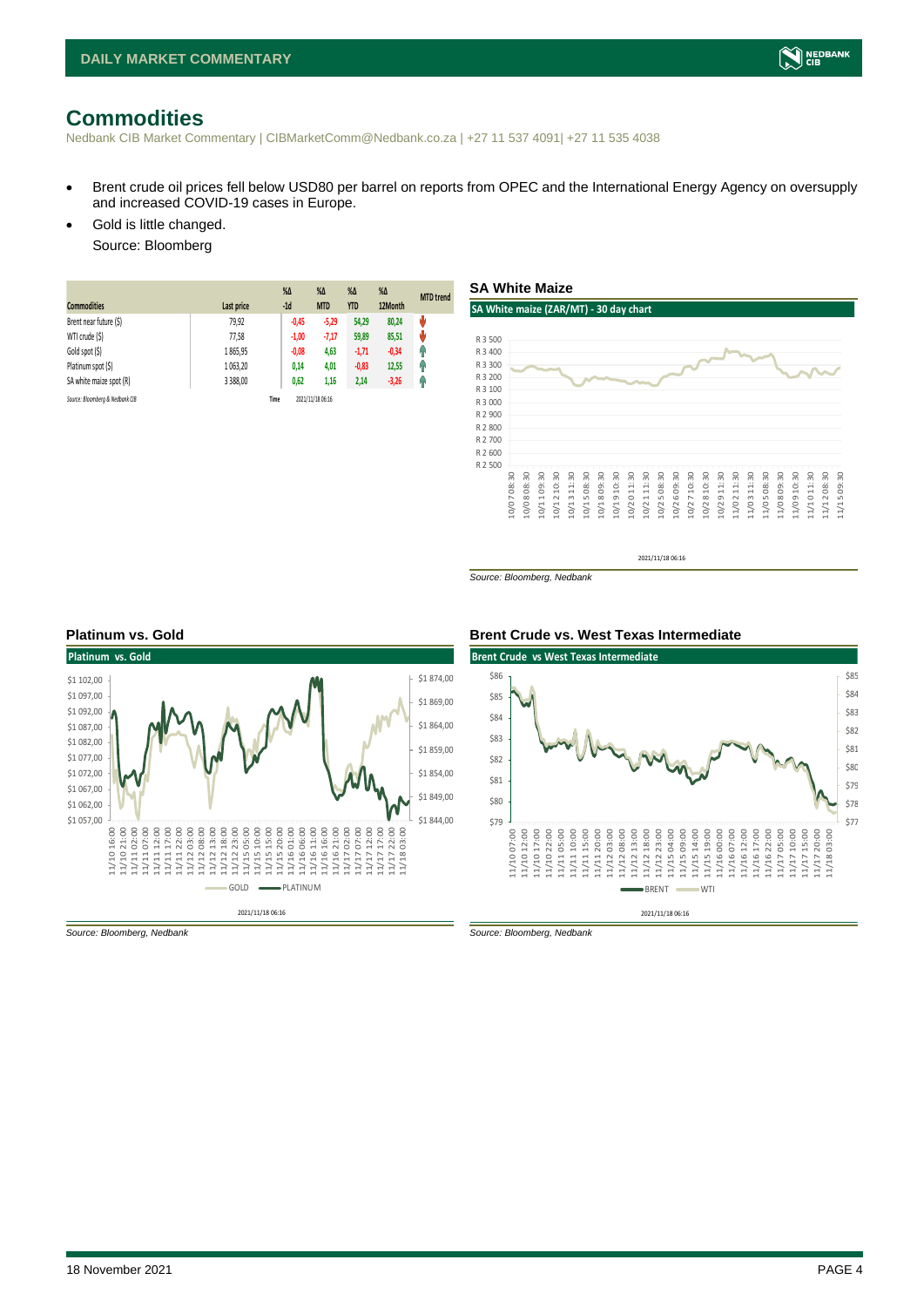

# <span id="page-4-0"></span>**Equities**

Cash equities | +2711 535 4030/31

### **South Africa**

• Top40 +0,1%. It looked like the start of another strong session, but the move on the up lost momentum, and we drifted lower into the close. The retail sector (-2,5%) was a focal point with SPP and WHL numbers out – SPP (-6,3%) missed on all metrics and segments while WHL's (-6,4%) slowdown in SA FBH and Food caused concern. MTN (-0,4%) announced its much anticipated tower deal where it will be selling the SA portfolio for R6,4bn – this was c.50% lower than what we expected, but there could be some "sweeteners" in the form of IHS providing "power as a service", potentially lower future leasing costs (similar to NG) and a BEE deal component. On the macro front, the inflation number was bang in line, which brings the expectation of a hike today into question. SA retail sales surprised to the upside in September, rising 5,1% m/m, and 2,1% yoy, from 4,9% m/m and -1,5% yoy in August. For the ytd, retail sales are up 8%. Turnover ended at R17,7bn.

#### **UK/Europe**

- European stocks were little changed at a record high, with gains muted by worries over higher inflation and rising COVID-19 cases.
- The Stoxx 600 Index was up 0,1% by the close in London. Miners outperformed with Glencore Plc, while travel and leisure led the decliners as gambling firm Evolution AB slumped after an anonymous competitor accused the Swedish firm of operating illegally in some markets. The FTSE 100 Index dropped 0,5%, underperforming other major European markets, after the GBP rose as UK inflation jumped to the highest in a decade, boosting Bank of England rate-hike expectations.

#### **USA**

• The S&P slipped as quarterly earnings reports from retailers including Target contributed to investor concern over rising inflation. The benchmark gauge closed down 0,3%. Seven of the 11 major industry groups declined, with the energy and financials sectors leading losses. Real estate and consumer discretionary gained. The tech-heavy Nasdaq was little changed, while the Russell fell 1,2%. Target warned that cost pressures are creeping up, stoking anxiety among investors that inflation will weigh on profits at big retailers. Walmart CEO McMillon said the company's costs are rising more quickly than its prices.

#### **Asia**

• Asian stocks fell for a second day as Baidu helped lead a slump in Chinese technology giants. The MSCI Asia Pacific Index dropped as much as 0,4%, extending its two-day slide to about 0,9%. The Hang Seng Tech Index lost about 3% as search engine giant Baidu tumbled on worry over the advertising outlook and video-streaming firm Bilibili dropped after posting a loss.

|                                 |               | $\%$ $\Delta$ | $\%$ $\Delta$    | $\%$ $\Delta$ | $\%$ $\Delta$ | 2020        | <b>MTD</b> trend |
|---------------------------------|---------------|---------------|------------------|---------------|---------------|-------------|------------------|
| <b>Developed Markets</b>        | Last price    | $-1d$         | <b>MTD</b>       | <b>YTD</b>    | 12Month       | Performance |                  |
| Dow Jones                       | 35 931.05     | $-0,58$       | 0,31             | 17,40         | 22,05         | 22,34       | ۸                |
| Nasdao                          | 15 921.57     | $-0,33$       | 2.73             | 23,54         | 34,91         | 35,23       | ٨                |
| S&P 500                         | 4688,67       | $-0,26$       | 1,81             | 24,83         | 31,42         | 28,88       | ۸                |
| DJ Eurostoxx 50                 | 4400.81       | $-0,02$       | 3,53             | 23,87         | 26,38         | 25,12       | Α                |
| DAX                             | 16 251,13     | 0,02          | 3,58             | 18,46         | 23,10         | 25,22       | ٨                |
| CAC                             | 7156,85       | 0,06          | 4,78             | 28,92         | 29,85         | 26,46       | ۸                |
| FTSE                            | 7291.20       | $-0.49$       | 0.74             | 12,86         | 14,19         | 12,00       | Ĥ                |
| ASX200                          | 7384,30       | 0,19          | 0,83             | 12,10         | 13,06         | 13,38       | Λ                |
| Nikkei 225                      | 29 455,96     | $-0,78$       | 1,95             | 7,33          | 14,49         | 20,93       | ۸                |
| MSCI World                      | 3 2 2 1, 0 3  | $-0,34$       | 1,46             | 19,74         | 26,64         | 25,19       | ۸                |
|                                 |               | $\%$ $\Delta$ | $\%$ $\Delta$    | $\%$ $\Delta$ | $\%$ $\Delta$ | 2020        |                  |
| <b>Emerging Markets</b>         | Last price    | $-1d$         | <b>MTD</b>       | <b>YTD</b>    | 12Month       | Performance | <b>MTD</b> trend |
| Hang Seng                       | 25 307,13     | $-1,34$       | $-0,28$          | $-7,07$       | $-4,66$       | 9,07        | J                |
| Shanghai                        | 3532,81       | $-0.13$       | $-0.41$          | 1,72          | 5,54          | 23,72       | V                |
| Brazil Bovespa                  | 102 948.50    | $-1,39$       | $-0,53$          | $-13,50$      | $-2,99$       | 27,07       | J                |
| India - NSE                     | 60 030,24     | 0,04          | 1,22             | 25,71         | 35,88         | 14,38       | Λ                |
| Russia Micex                    | 4 1 4 9 , 0 2 | 0,70          | $-0,02$          | 26,15         | 34,68         | 28,21       | V                |
| <b>MSCI Emerging</b>            | 1286.87       | $-0,28$       | 1,75             | $-0,34$       | 6,57          | 15,38       | ٨                |
|                                 |               | $\%$ $\Delta$ | $\%$ $\Delta$    | $\%$ $\Delta$ | $\%$ $\Delta$ | 2020        |                  |
| <b>SA Indices</b>               | Last price    | $-1d$         | <b>MTD</b>       | <b>YTD</b>    | 12Month       | Performance | <b>MTD</b> trend |
| <b>JSE All Share</b>            | 70 942,34     | 0.01          | 5,15             | 19,41         | 23,76         | 8,24        | φ                |
| Top 40                          | 64 337,17     | 0,09          | 5,80             | 18,31         | 22,50         | 8,75        | ۸                |
| Resi 10                         | 65 185,92     | 0,43          | 3,49             | 13,22         | 25,70         | 20,01       | ۸                |
| Indi 25                         | 95 178,10     | $-0,50$       | 8,79             | 22,18         | 19,94         | 8,82        | Α                |
| Fini 15                         | 14 132,03     | 0,74          | 1,26             | 17,18         | 21,05         | $-4,30$     | ⋔                |
| Source: Bloomberg & Nedbank CIB |               | Time          | 2021/11/18 06:16 |               |               |             |                  |





*Source: Bloomberg, Nedbank*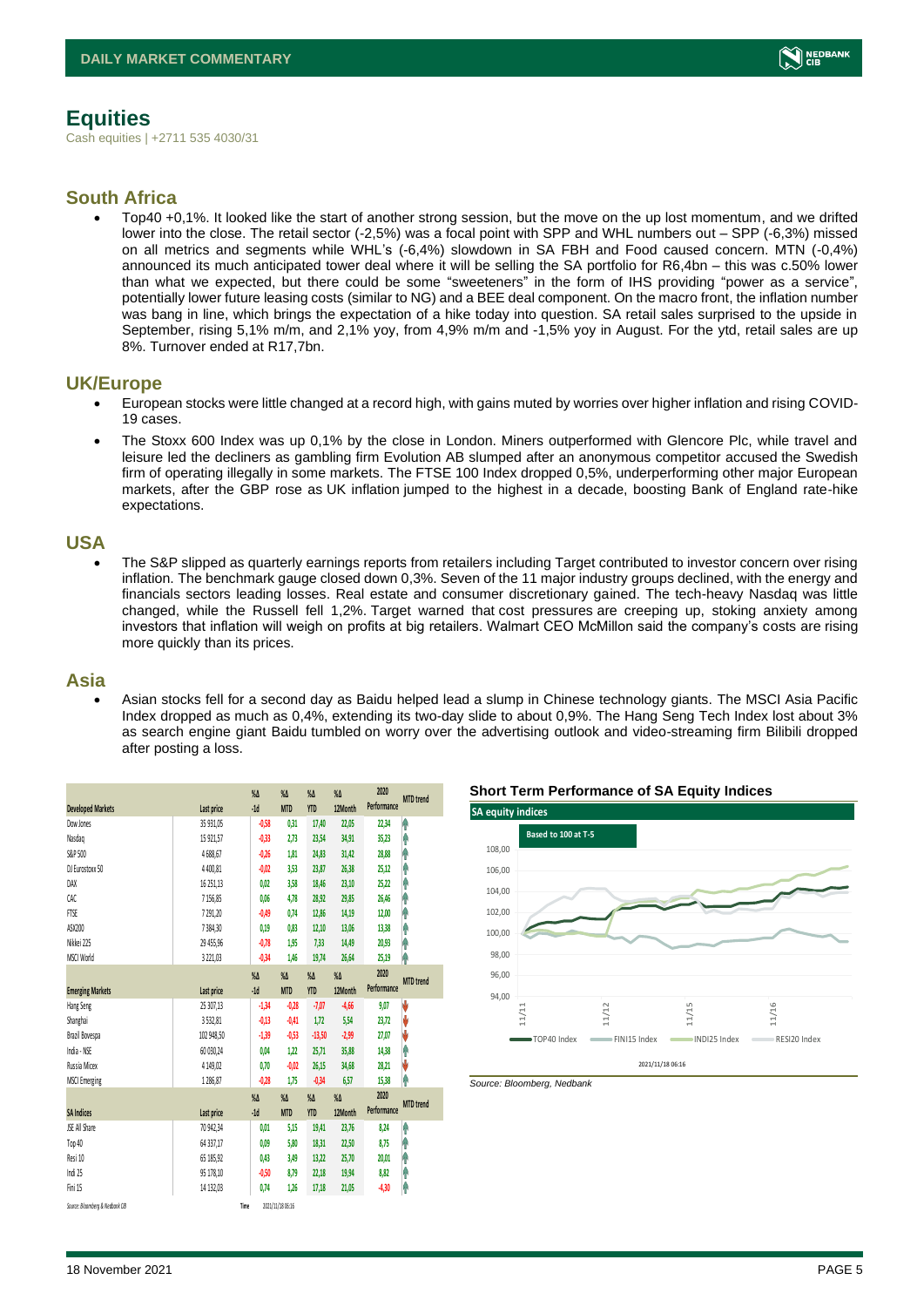# <span id="page-5-0"></span>**Last Day To Trade**

Susan Correia | Scorreia@Nedbankcapital.co.za | +27 11 295 8227

| <b>SHARE CODE</b> | <b>SHARE NAME</b>         | <b>DIVIDEND / INTEREST RATE</b>                  |
|-------------------|---------------------------|--------------------------------------------------|
| 23 November 2021  |                           |                                                  |
| <b>BAUN</b>       | Bauba Resources Ltd Npl   | take up at 31cps                                 |
| <b>DCP</b>        | Dis-Chem Pharmacies Ltd   | dividend $@$ 19.48540cps                         |
| DTC               | Datatec Ltd               | dividend $@$ 512cps or 12.90431 new per 100 held |
| <b>EXP</b>        | Exemplar REIT ail Ltd     | dividend $@$ 45.344460cps                        |
| <b>IVTP</b>       | Invicta Holdings Ltd Pref | dividend $@322.155820cps$                        |
| <b>SCP</b>        | Stellar Cap Partners Ltd  | Scheme of arrangement @ 97cps                    |
| <b>UPL</b>        | Universal Partners Ltd    | dividend $@$ 425.1280cps                         |

*Source: JSE*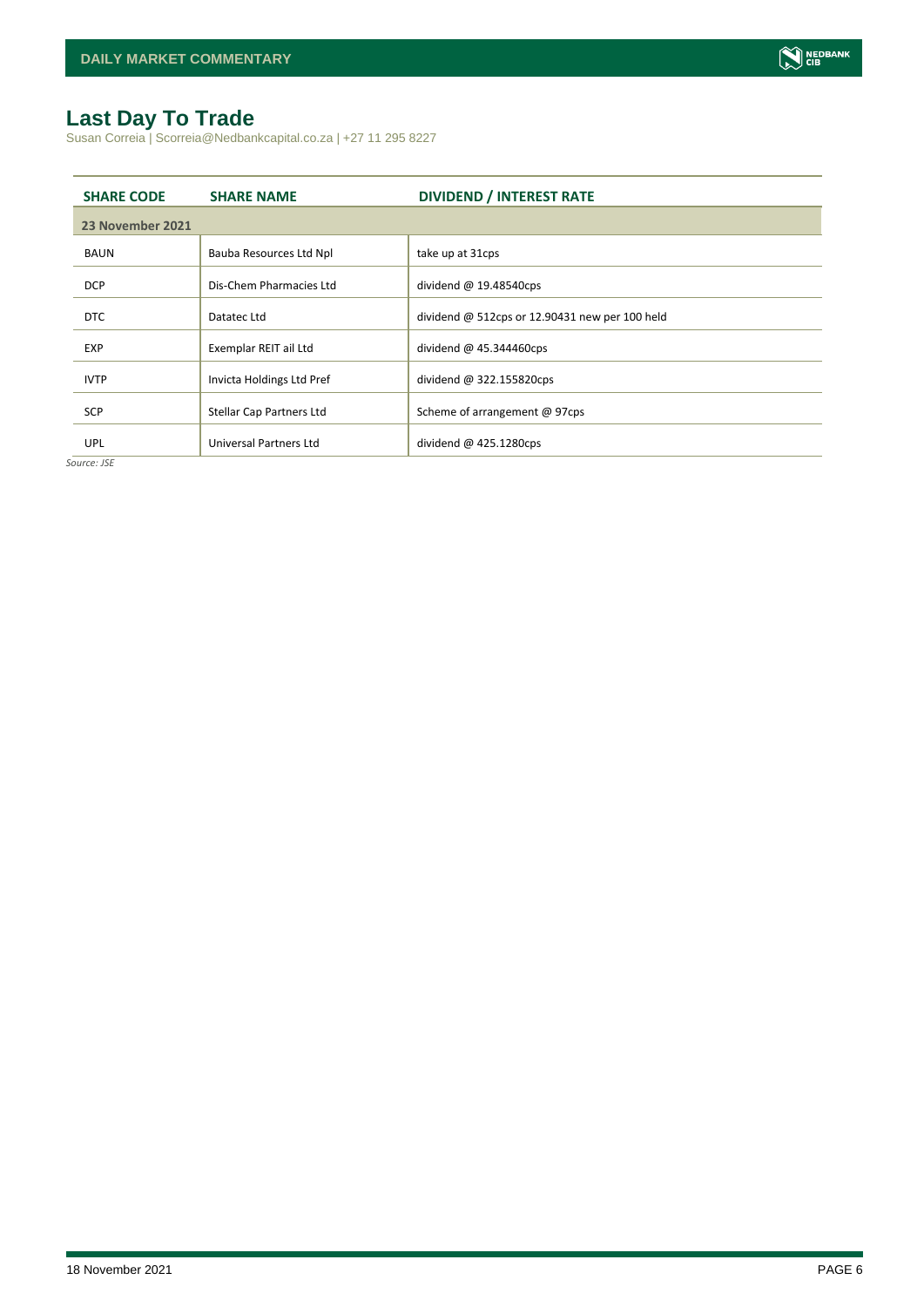# <span id="page-6-0"></span>**JSE Performance**

Nedbank CIB Market Commentary | CIBMarketComm@Nedbank.co.za | +27 11 537 4091

| <b>Top40 constituents</b>          | Last price | %Δ<br>$-1d$ | %Δ<br><b>MTD</b> | %Δ<br>YTD | $\%$<br>12Month | 2020<br>Performance | <b>MTD</b> trend |
|------------------------------------|------------|-------------|------------------|-----------|-----------------|---------------------|------------------|
|                                    |            |             |                  |           |                 |                     |                  |
| AGL: Anglo American Plc            | 599,30     | 1,44        | 4,19             | 26,36     | 38,82           | 21,60               | Ĥ                |
| AMS: Anglo American Platinum Ltd   | 1661,74    | $-0,89$     | 7,67             | 22,53     | 52,89           | 10,39               | Ą                |
| ANG: Anglogold Ashanti Ltd         | 328,61     | 0,28        | 15,19            | $-4,06$   | $-6,30$         | 8,22                | φ                |
| APN : Aspen Pharmacare Holdings Lt | 213,09     | $-2,59$     | $-12,40$         | 69,97     | 66,91           | 5,16                | V                |
| BHP: Bhp Group Plc                 | 395,00     | $-0,38$     | $-1,87$          | 1,53      | 16,67           | 17,98               | V                |
| BID: Bid Corp Ltd                  | 311,45     | 0,19        | $-5,00$          | 18,41     | 11,23           | $-20,34$            | V                |
| BTI: British American Tobacco Plc  | 535,58     | $-0,80$     | 0,31             | $-1,81$   | $-8,65$         | $-8,69$             | φ                |
| BVT: Bidvest Group Ltd             | 182,50     | $-0,50$     | $-4,64$          | 16,23     | 12,71           | $-23,32$            | ♦                |
| CFR : Financiere Richemont-Dep Rec | 234,83     | 0,45        | 24,92            | 79,12     | 82,68           | 19,69               | φ                |
| CLS : Clicks Group Ltd             | 274,93     | $-1,71$     | $-1,40$          | 8,81      | 7,59            | $-1,53$             | ♦                |
| CPI : Capitec Bank Holdings Ltd    | 1846,71    | $-0,08$     | 8,20             | 28,90     | 35,88           | $-0,94$             | φ                |
| DSY: Discovery Ltd                 | 145,04     | 1,89        | 3,65             | $-5,54$   | 12,85           | 27,28               | φ                |
| EXX : Exxaro Resources Ltd         | 154,87     | 0,39        | $-7,40$          | 15,31     | 24,39           | 5,92                | V                |
| FSR: Firstrand Ltd                 | 59,05      | 2,23        | 1,79             | 15,69     | 24,66           | $-18,73$            | φ                |
| GFI: Gold Fields Ltd               | 173,33     | 1,11        | 20,95            | 25,99     | 14,40           | 43,50               | φ                |
| GLN : Glencore Plc                 | 77,13      | 2,59        | 2,28             | 70,94     | 101,79          | 7,95                | φ                |
| GRT : Growthpoint Properties Ltd   | 13,33      | $-0,15$     | 2,85             | 6,05      | 7,15            | $-43,15$            | φ                |
| IMP : Impala Platinum Holdings Ltd | 216,67     | 1,30        | 9,43             | 7,32      | 31,41           | 40,68               | φ                |
| INL: Investec Ltd                  | 75,56      | 2,36        | 7,94             | 106,22    | 86,20           | $-37,83$            | φ                |
| INP: Invested Plc                  | 74,15      | 2,25        | 7,46             | 96,95     | 79,37           | $-42,72$            | φ                |
| MCG: Multichoice Group Ltd         | 120,58     | $-0,32$     | $-0,73$          | $-10,01$  | $-7,69$         | 0,00                | ♦                |
| MNP: Mondi Plc                     | 382,98     | 1,53        | 0,63             | 11,62     | 9,58            | 5,16                | φ                |
| MRP : Mr Price Group Ltd           | 196,55     | $-1,58$     | $-1,71$          | 15,18     | 22,84           | $-6,49$             | ♦                |
| MTN: Mtn Group Ltd                 | 157,26     | $-0,42$     | 14,81            | 161,27    | 132,94          | $-27,03$            | φ                |
| NED: Nedbank Group Ltd             | 164,23     | 0,86        | $-5,57$          | 26,84     | 20,20           | $-39,58$            | V                |
| NPH : Northam Platinum Holdings Lt | 218,90     | $-2,13$     | $-4,31$          | 4,47      | 26,80           | 69,50               | V                |
| NPN : Naspers Ltd-N Shs            | 2752,23    | $-0,82$     | 6,26             | $-8,85$   | $-11,12$        | 31,80               | φ                |
| NRP : Nepi Rockcastle Plc          | 102,05     | 0,20        | $-0,34$          | 9,14      | 39,22           | $-21,25$            | V                |
| OMU: Old Mutual Ltd                | 14,42      | 0,56        | 8,09             | 41,72     | 35,24           | $-39,52$            | φ                |
| PRX: Prosus Nv                     | 1367,50    | $-0,67$     | 2,42             | $-14,70$  | $-15,30$        | 52,39               | φ                |
| REM : Remgro Ltd                   | 136,32     | $-1,31$     | 1,26             | 41,70     | 37,53           | $-32,51$            | φ                |
| RNI : Reinet Investments Sca       | 266,06     | $-4,21$     | $-3,50$          | $-3,47$   | $-8,39$         | $-0,68$             | V                |
| SBK: Standard Bank Group Ltd       | 132,79     | 1,37        | $-1,95$          | 4,49      | 0,77            | $-24,50$            | V                |
| SHP: Shoprite Holdings Ltd         | 196,08     | $-2,19$     | 8,04             | 40,06     | 45,18           | 11,18               | φ                |
| SLM : Sanlam Ltd                   | 59,57      | $-0,83$     | $-5,07$          | 1,40      | 5,25            | $-25,73$            | V                |
| SOL: Sasol Ltd                     | 260,28     | 0,24        | 1,43             | 94,34     | 120,58          | $-55,87$            | Ĥ                |
| SPP: Spar Group Limited/The        | 181,94     | $-7,32$     | $-6,69$          | $-4,01$   | $-11,34$        | $-4,04$             | V                |
| SSW : Sibanye Stillwater Ltd       | 55,68      | $-0,07$     | 4,39             | $-7,20$   | 10,15           | 67,18               | φ                |
| VOD: Vodacom Group Ltd             | 137,11     | $-0,08$     | 1,13             | 10,23     | 9,46            | 7,88                | φ                |
| WHL: Woolworths Holdings Ltd       | 53,80      | $-6,47$     | $-0,20$          | 36,06     | 33,27           | $-18,64$            | V                |
|                                    |            |             |                  |           |                 |                     |                  |

 $Source: Bloomberg & Nedbank *CB*$ 

Time 2021/11/18 06:16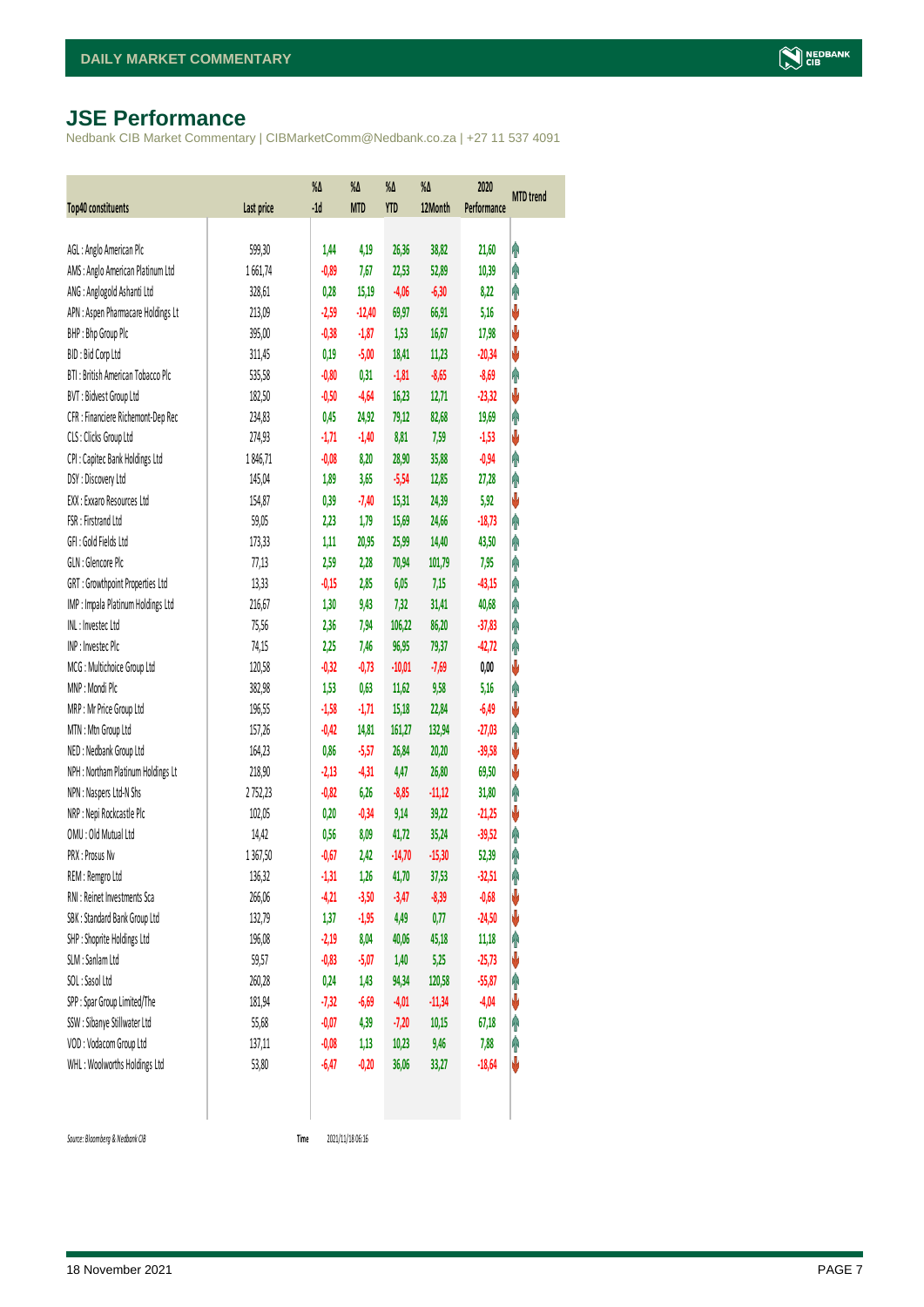# <span id="page-7-0"></span>**Economics**

Nedbank CIB Market Commentary | CIBMarketComm@Nedbank.co.za | +27 11 537 4091

#### **SA**

- SA retail sales rose by 5,1% m/m in September, from 4,9% m/m in August. Retail sales rose by 2,1% yoy, from -1,5% yoy. Monthly, retail sales were driven by a 5,7% m/m increase in general dealer sales, a 2,4% m/m increase in food and beverage sales and a 3,8% increase in sales of other retailers. The annual print was driven largely by increased sales of clothing and pharmaceutical products.
- SA CPI remained unchanged and in line with consensus at 5% yoy in October, slightly below our estimate of 5,1%. Core inflation also remained unchanged at 3,2% yoy. While goods price inflation remained unchanged at 7,1% yoy in October, services inflation ticked up 10 bps to 3% yoy. Administered price inflation rose a further 60 bps to 11,2% yoy in October.
- In October, while price inflation of alcoholic beverages eased to 4% yoy, from 4,2% in September, higher transport inflation fully offset this decline. Transport inflation rose to 10,9% yoy, from 10,1% in September. Higher transportation costs were driven by higher fuel inflation and prices of new vehicles.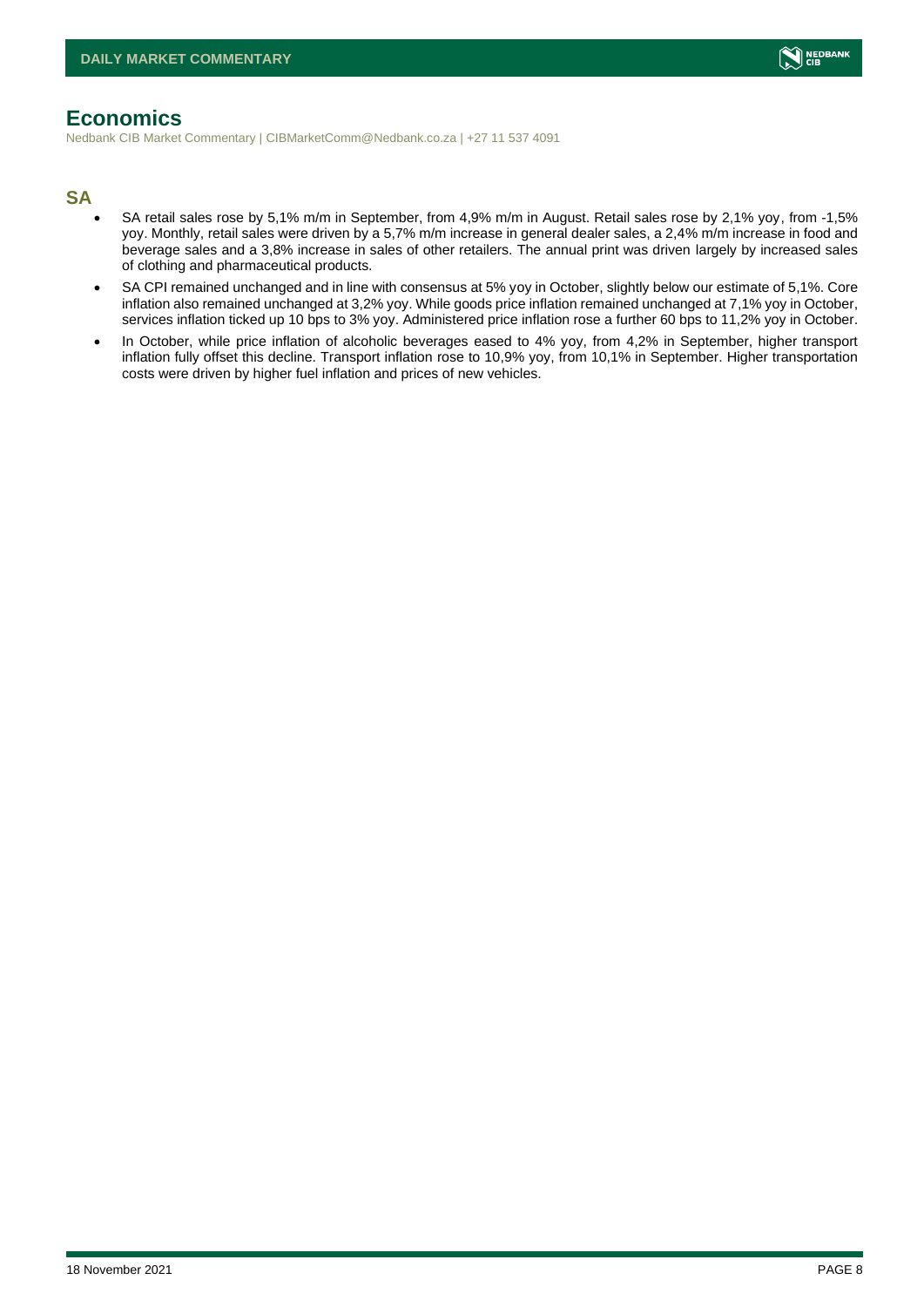# <span id="page-8-0"></span>**Economic Calendar**

Nedbank CIB Market Commentary | CIBMarketComm@Nedbank.co.za | +27 11 537 4091

|                          | Country | Event                             | Period           | Survey                   | Actual                   | Prior       | Revised     |
|--------------------------|---------|-----------------------------------|------------------|--------------------------|--------------------------|-------------|-------------|
| 17-November              |         |                                   |                  |                          |                          |             |             |
| 01:50 AM                 | JN      | Imports YoY                       | OCT              | 31,80%                   | 26,70%                   | 38,60%      |             |
| 01:50 AM                 | JN      | Trade Balance Adjusted            | <b>OCT</b>       | JPY -609,2b              | JPY -444,7b              | JPY -624,8b | JPY -605,5b |
| 01:50 AM                 | JN      | Exports YoY                       | <b>OCT</b>       | 10,30%                   | 9,40%                    | 13,00%      |             |
| 01:50 AM                 | JN      | Machine Orders YoY                | <b>SEP</b>       | 17,55%                   | 12,50%                   | 17,00%      |             |
| 09:00 AM                 | UK      | CPI YoY                           | <b>OCT</b>       | 3,90%                    | 4,20%                    | 3,10%       |             |
| 10:00 AM                 | SA      | CPI YoY                           | <b>OCT</b>       | 5,00%                    | 5,00%                    | 5,00%       |             |
| 12:00 PM                 | EC      | CPI Core YoY                      | OCT <sub>F</sub> | 2,10%                    | 2,00%                    | 2,00%       |             |
| 12:00 PM                 | EC      | CPI YoY                           | OCT <sub>F</sub> | 4,10%                    | 4,10%                    | 3,40%       |             |
| 01:00 PM                 | SA      | Retail Sales Constant YoY         | SEP              | 0,70%                    | 2,10%                    | $-1,30%$    | $-1,50%$    |
| 02:00 PM                 | US      | <b>MBA Mortgage Applications</b>  | <b>NOV 12</b>    | $\overline{\phantom{a}}$ | $-2,80%$                 | 5,50%       |             |
| 03:30 PM                 | US      | <b>Building Permits MoM</b>       | <b>OCT</b>       | 2,77%                    | 4,00%                    | $-7,70%$    |             |
| 03:30 PM                 | US      | Housing Starts MoM                | <b>OCT</b>       | 1,54%                    | $-0,70%$                 | $-1,60%$    | $-2,70%$    |
| 03:30 PM                 | US      | <b>Building Permits</b>           | <b>OCT</b>       | 1630k                    | 1650k                    | 1589k       |             |
| 03:30 PM                 | US      | <b>Housing Starts</b>             | <b>OCT</b>       | 1579k                    | 1520k                    | 1555k       | 1530k       |
| 18-November              |         |                                   |                  |                          |                          |             |             |
| 12:00 AM                 | SA      | SARB Announce Interest Rate       | MAY F            | 3,75%                    | $\frac{1}{2}$            | 3,50%       |             |
| 03:30 PM                 | US      | <b>Continuing Claims</b>          | NOV <sub>6</sub> | 2120k                    |                          | 2160k       |             |
| 03:30 PM                 | US      | Initial Jobless Claims            | <b>NOV 13</b>    | 260k                     |                          | 267k        |             |
| 03:30 PM                 | US      | Philadelphia Fed Business Outlook | <b>NOV</b>       | 24,0                     |                          | 23,8        |             |
| 05:00 PM                 | US      | Leading Index                     | <b>OCT</b>       | 0,80%                    |                          | 0,20%       |             |
| 06:00 PM                 | US      | Kansas City Fed Manf. Activity    | <b>NOV</b>       | 28,0                     |                          | 31,0        |             |
| 19-November              |         |                                   |                  |                          |                          |             |             |
| 01:30 AM                 | JN      | Natl CPI YoY                      | OCT              | 0,15%                    | $\blacksquare$           | 0,20%       |             |
| 09:00 AM                 | UK      | PSNB ex Banking Groups            | <b>OCT</b>       | GBP 14,0b                | $\overline{\phantom{a}}$ | GBP 21,8b   |             |
| 09:00 AM                 | UK      | Retail Sales Inc Auto Fuel YoY    | <b>OCT</b>       | $-1,90%$                 |                          | $-1,30%$    |             |
| 09:00 AM                 | GE      | PPI YoY                           | <b>OCT</b>       | 16,20%                   | $\overline{\phantom{a}}$ | 14,20%      |             |
| 11:00 AM                 | EC      | <b>ECB Current Account SA</b>     | <b>SEP</b>       |                          |                          | EUR 13,4b   |             |
| 22-November              |         |                                   |                  |                          |                          |             |             |
| 03:30 PM                 | US      | Chicago Fed Nat Activity Index    | OCT              | 0,00                     |                          | $-0,13$     |             |
| 05:00 PM                 | EC      | <b>Consumer Confidence</b>        | NOV A            | 0,00                     |                          | $-4,80$     |             |
| 05:00 PM                 | US      | <b>Existing Home Sales</b>        | <b>OCT</b>       | 6,20m                    |                          | 6,29m       |             |
| 05:00 PM                 | US      | Existing Home Sales MoM           | OCT              | $-1,43%$                 |                          | 6,97%       |             |
|                          |         |                                   |                  |                          |                          |             |             |
| <b>Source: Bloomberg</b> |         | 2021/11/18 06:15                  |                  |                          |                          |             |             |